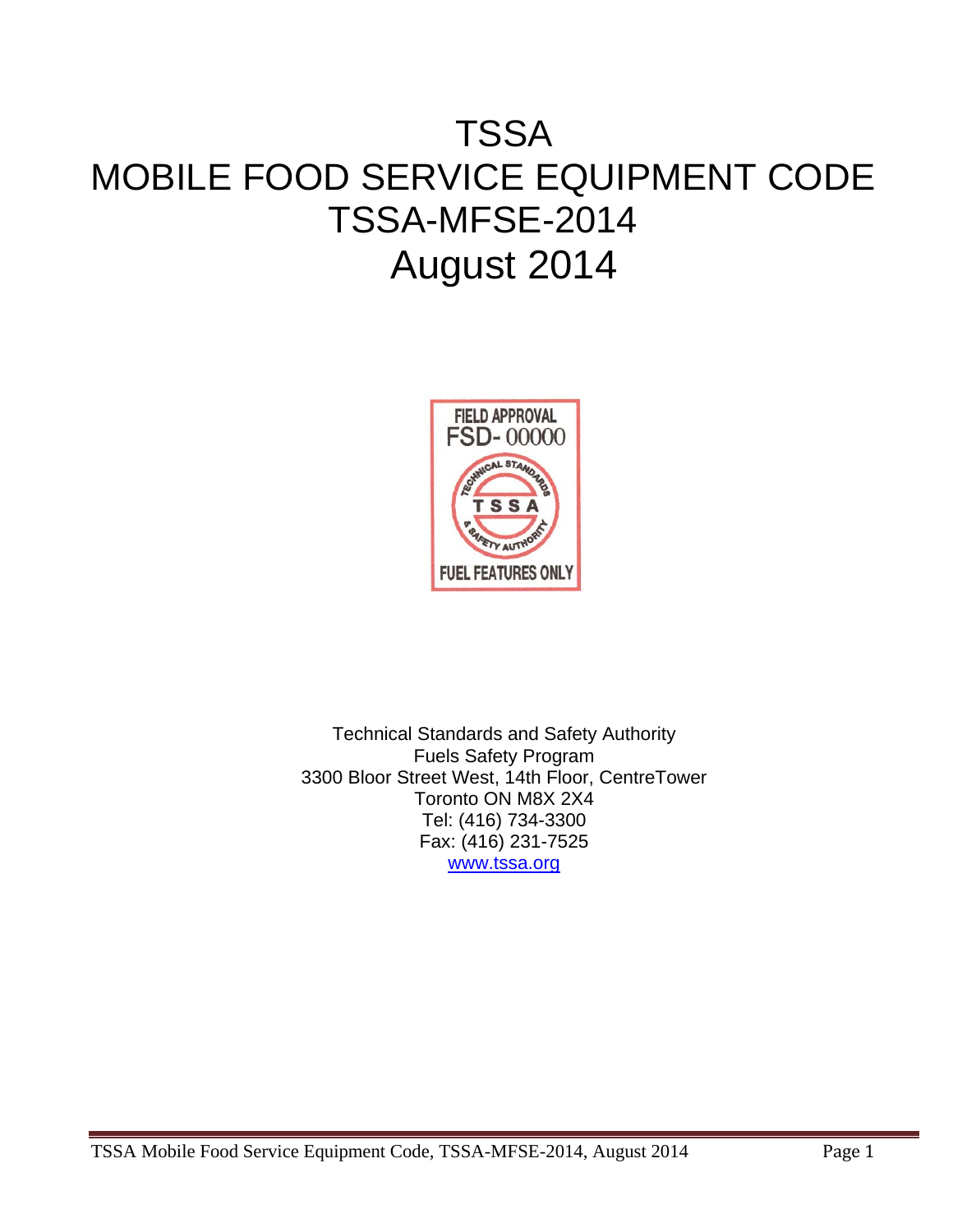## **Contents**

Foreword

- 1. Purpose
- 2. Scope
- 3. Definitions
- 4. Types of MFSE
- 5. Requirements for MFSE
	- 5.1 General
	- 5.2 Self-Propelled MFSE
	- 5.3 Portable Carts (with Self-Contained Propane Supply Systems)
- 6. Valve trains
- 7. Fuel Supply for Self-Propelled, Trailer and Towed Cart Type MFSE (Containers, Cylinders, Tanks, Piping, Tubing)
- 8. Clearances to Combustible Construction
- 9. Danger Labels
- 10. General Rating Plate
- 11. Resources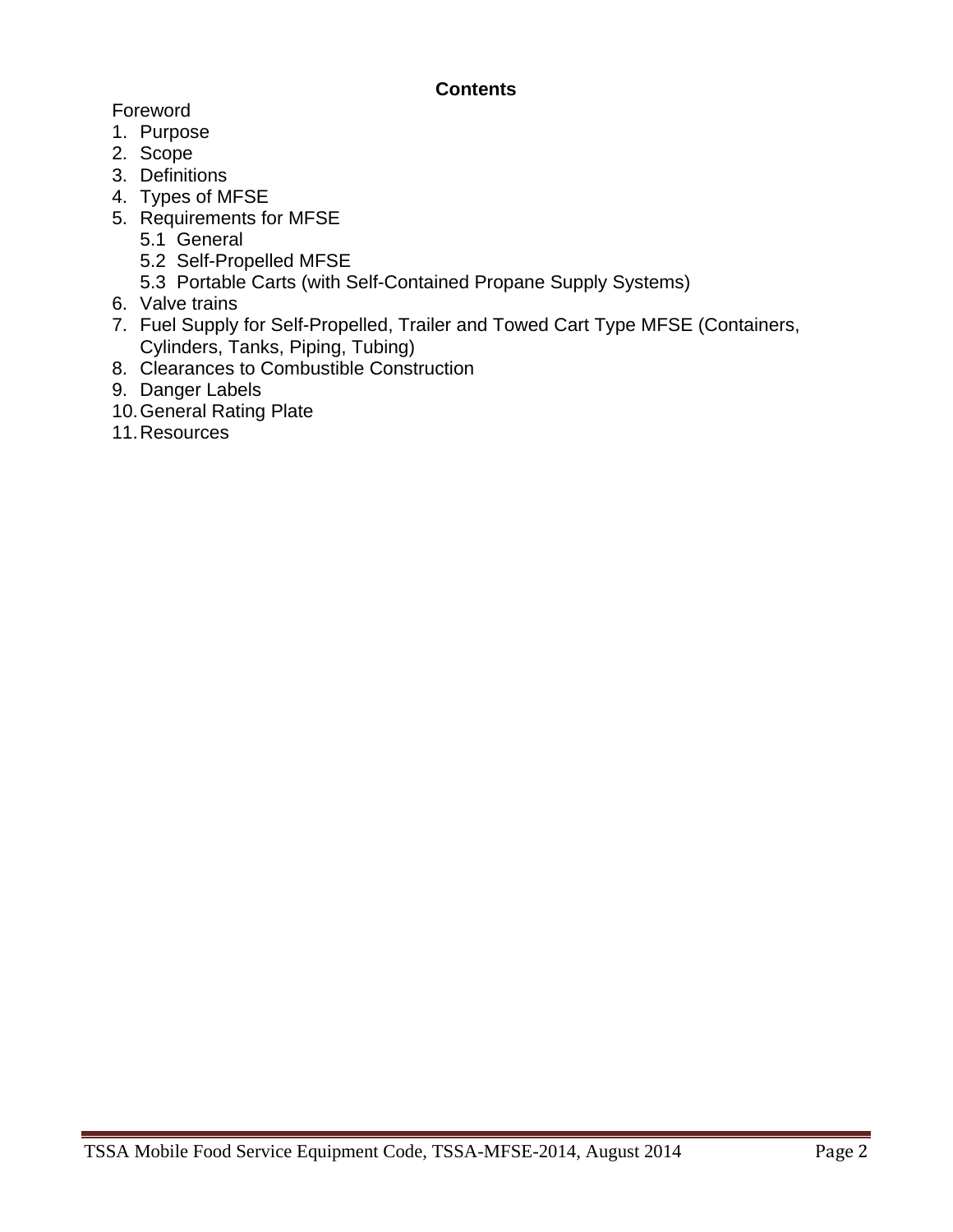## TSSA MOBILE FOOD SERVICE EQUIPMENT CODE TSSA-MFSE-2014 August 2014

#### Issued by: FUELS SAFETY PROGRAM TECHNICAL STANDARDS AND SAFETY AUTHORITY

## FOREWORD

TSSA Director's Order FS-056-06 Mobile Food Service Equipment (including Revision No. 1, issued June 1, 2013) requires all Mobile Food Service Equipment (MFSE) built after February 13, 2006 to have a Field Approval by TSSA or alternatively to be certified and labeled by an Certification Organization accredited by Standards Council of Canada.

This code sets out minimum requirements for a TSSA Field Approval. TSSA reserves the right to impose additional requirements for the issuance of a Field Approval for MFSE.

Definitions in this Code have the same meaning as those contained in the relevant regulations made under the *Technical Standards and Safety Act, 2000*.

Inquiries regarding this document may be addressed to:

Technical Standards and Safety Authority Fuels Safety Program 3300 Bloor Street West, 14th Floor, Centre Tower Toronto ON M8X 2X4 Tel: (416) 734-3300 Fax: (416) 231-7525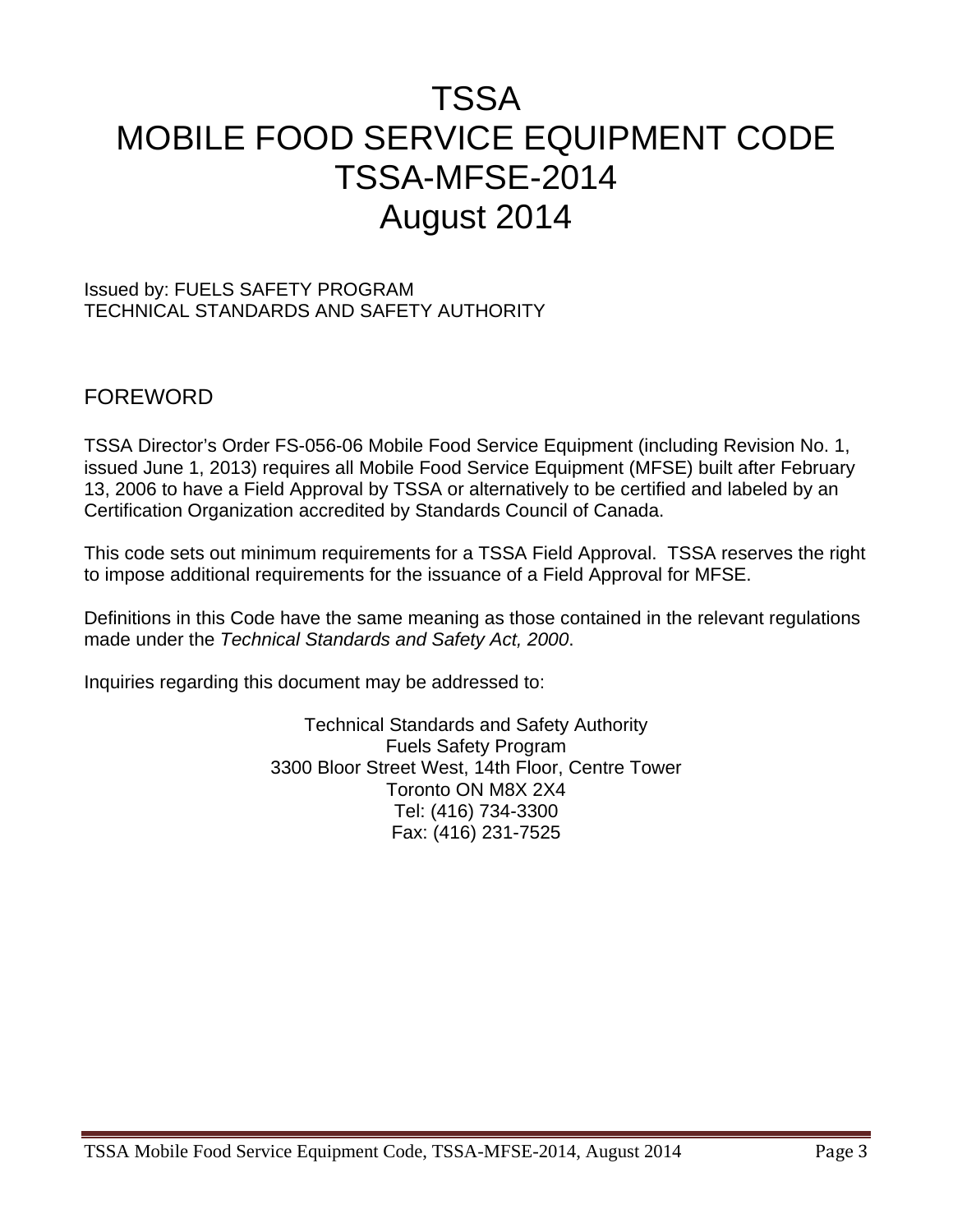## **1. Purpose**

This Code sets out the minimum requirements that TSSA engineering staff will assess when performing an Engineering Review for the issuance of a Field Approval for Mobile Food Service Equipment (MFSE). It is intended to assist manufacturers and owners of MFSE in meeting the minimum requirements for MFSE.

Where a deviation from this Code is required, the manufacturer or owner shall make a separate application for a variance. The approval of the variance must be obtained before TSSA will assess the MFSE field approval application.

MFSE are commonly known as, but not limited to, "Coffee Trucks", "Chip Wagons", "Hot Dog Carts" and "Hamburger Carts".

This Code takes into consideration the unique nature of MFSE, which is not addressed in the CSA-B149.3-10 standard. This Code does take into consideration the certification standards for "Food Service Equipment – CSA-1.8" and "Outdoor Cooking Gas Appliances - CSA 1.6".

## **2. Scope**

These requirements apply to the engineering review process for MFSE utilizing propane or other hydrocarbon fuel fired cooking equipment. The review includes evaluation of the storage of fuel, supply of fuel, acceptability of the individual appliances and components and the exhaust system.

#### **3. Definitions**

The following definition(s) apply to this code:

**Mobile Food Service Equipment (MFSE):** mobile equipment, whether or not permanently parked, containing propane or other hydrocarbon fuel fired cooking appliances and, if applicable, associated fuel storage.

## **4. Types of MFSE**

- 4.1 An MFSE may be:
	- i. a self-propelled vehicle such as a truck or van fitted with food service equipment and either equipped with propane supply cylinders or intended for connection to a propane supply cylinder at the operation site.
	- ii. a trailer or cart fitted with food service equipment intended to be towed to the operation site and either equipped with propane supply cylinders or intended for connection to a propane supply cylinder at the operation site.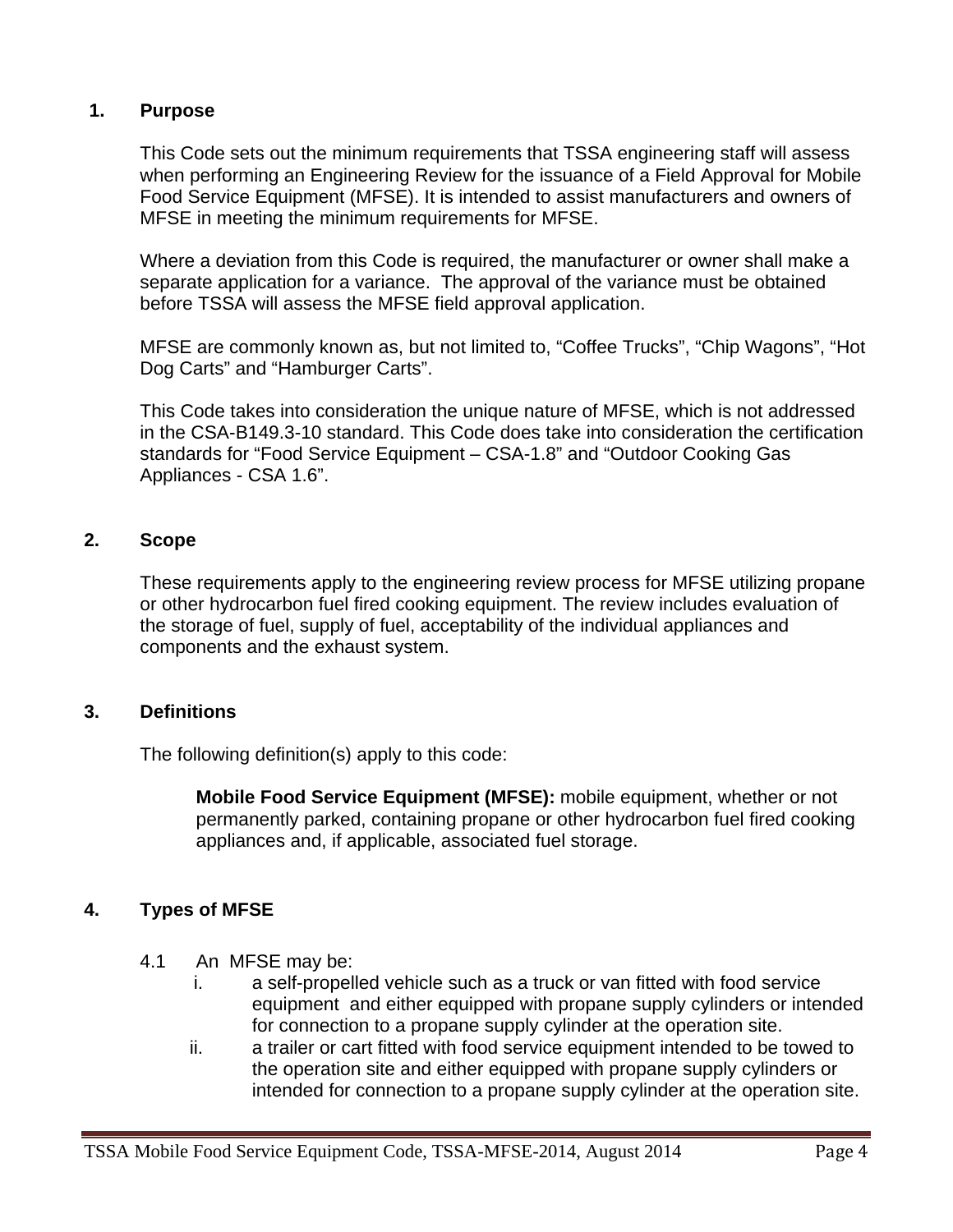iii. a portable cart fitted with food service equipment that is not towed but may be transported to an operation site and provided with a propane supply cylinder that may be enclosed in the cart.

Note: If the equipment is mounted on a permanent foundation (no jacks), with the wheels removed and connected to one or more services (electrical power, water, sewers or gas), that would render the unit unlikely to be easily relocated, it would not be considered an MFSE, but rather a permanent structure and subject to the requirements of CSA Codes B149.1 and B149.2.

- 4.2 An MFSE may utilize one or more fuel fired appliances, such as griddles, coffee urns, fryers, steamers, hot plates, water heaters.
- 4.3 Some MFSE have a self-contained electric generator. These generators typically use the same fuel that powers the MFSE vehicle.

## **5. Requirements for MFSE**

## **5.1 General**

- 5.1.1Appliances used with an MFSE shall be of a certified type or shall be subjected to a Field Approval where permitted by the CSA B149.3.
- 5.1.2 MFSE which contains hydrocarbon fired equipment within an enclosed space shall have a mechanical exhaust system interlocked with the fuel supply line so that operation is permitted only when exhaust airflow is proven.
- 5.1.3 The valve used to shut off the gas supply referred to in clause 5.1.2 shall be identified as to its function and have permanent legible relighting instructions posted adjacent to it. The valve shall be an automatic electrically operated fast closing valve:
	- (i) of the manual reset type; or
	- (ii) provided with a remote manual reset function.
- 5.1.4 The label required by clause 5.1.3 shall as a minimum direct the user to turn off all burners prior to resetting the gas supply and to follow the appliance manufacturer's instructions for relighting.

For example:

MANUAL RESET FOR EXHAUST FLOW INTERLOCK VALVE In the event of an exhaust flow failure the gas supply to the appliances will shut off automatically and will require a manual reset. Before resetting the gas supply –

- Turn all burner valves to the "OFF" position.
- Wait 5 minutes.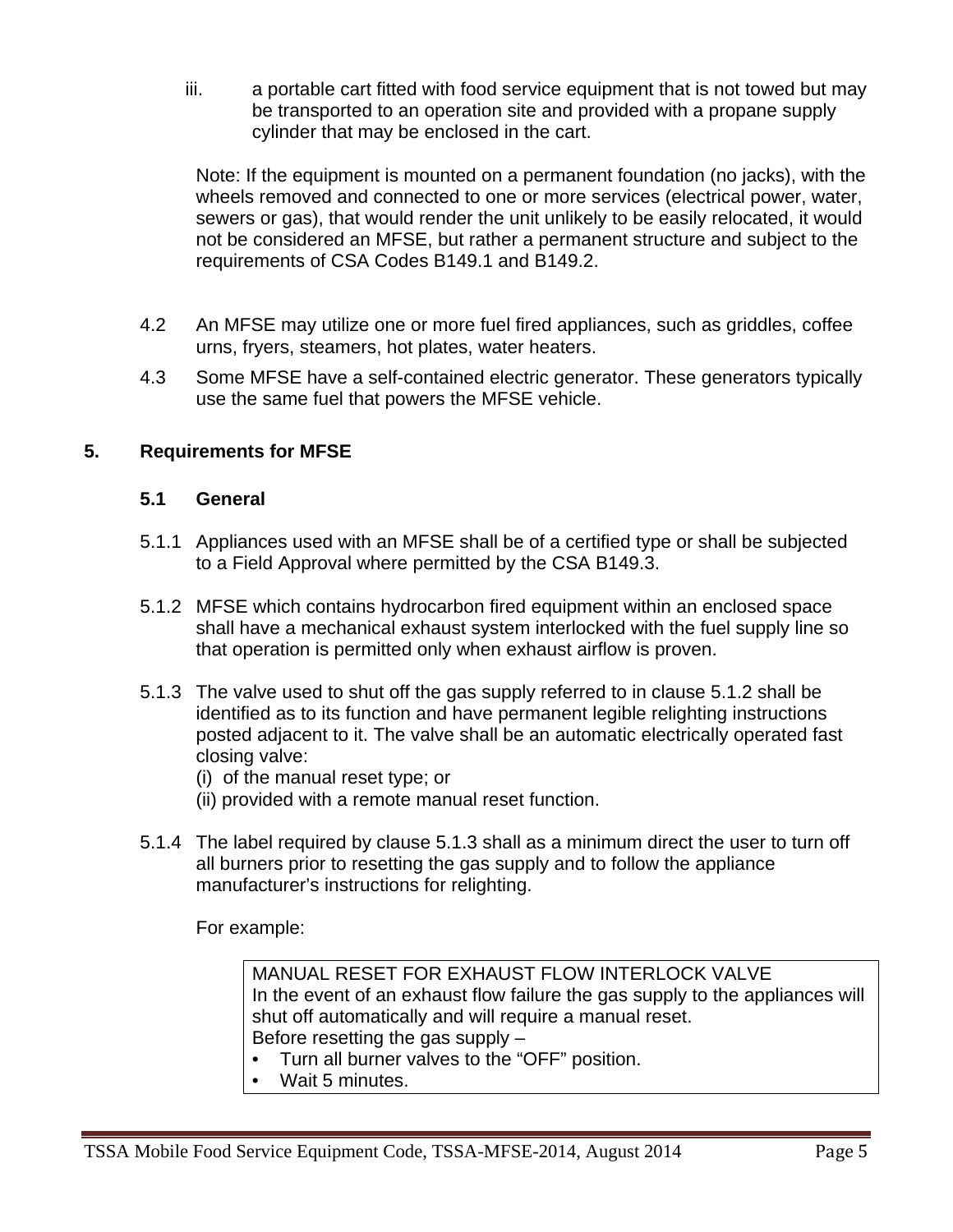- Reset the gas supply by manually opening the interlock valve or by activating the manual reset switch. Relight the appliances following the appliance manufacturer's instructions.
- 5.1.5 For MFSE which have a self-contained generator, a vapour tight separation between the generator and cooking appliance area is required. A door with a complete seal will suffice to meet this requirement.
- 5.1.6 Means shall be provided to prevent liquid propane entering vapour lines as a result of splashing. Note: Some pressure regulators perform this function.
- 5.1.7 A deep fat fryer shall meet the requirements of section 7.31.6 of CSA B149.1-10:

## **7.31.6**

A clearance of not less than 16 in (400 mm) shall be provided between a deep fat fryer and an open flame of an adjacent appliance unless a noncombustible divider extending not less than 7 in (175 mm) above the fryer and the open flame of the adjacent appliance is provided.

5.1.8 Fire extinguishing systems in MFSE shall comply with section 4.19.1 from CSA-B149.1-10, which provides:

## **4.19.1**

When an exhaust system protected by an automatic fire-extinguishing system is installed over an appliance not provided with a flame safeguard, the operation of the fire-extinguishing system shall be interlocked with the gas supply to the appliance so as to automatically shut off the gas, including the pilot, to the appliance to be protected by the system and also to any other appliance that can be affected by the extinguishing system.

Applicants should contact fire safety officials to determine if their particular MFSE requires a fire extinguishing system.

## **5.2 Self-Propelled MFSE**

5.2.1 The entirety of the combustion air inlets shall be located at least 36 inches from any gasoline filler spout on the MFSE if the inlet is located above or at the same level. If any portion of the inlet is located below the spout, the distance shall be the sum of the vertical distance below the spout and 36 inches

## **5.3 Portable Carts (with Self-Contained Propane Supply Systems)**

5.3.1 A food service cart having more than two wheels shall have means to lock the cart in a stationary position.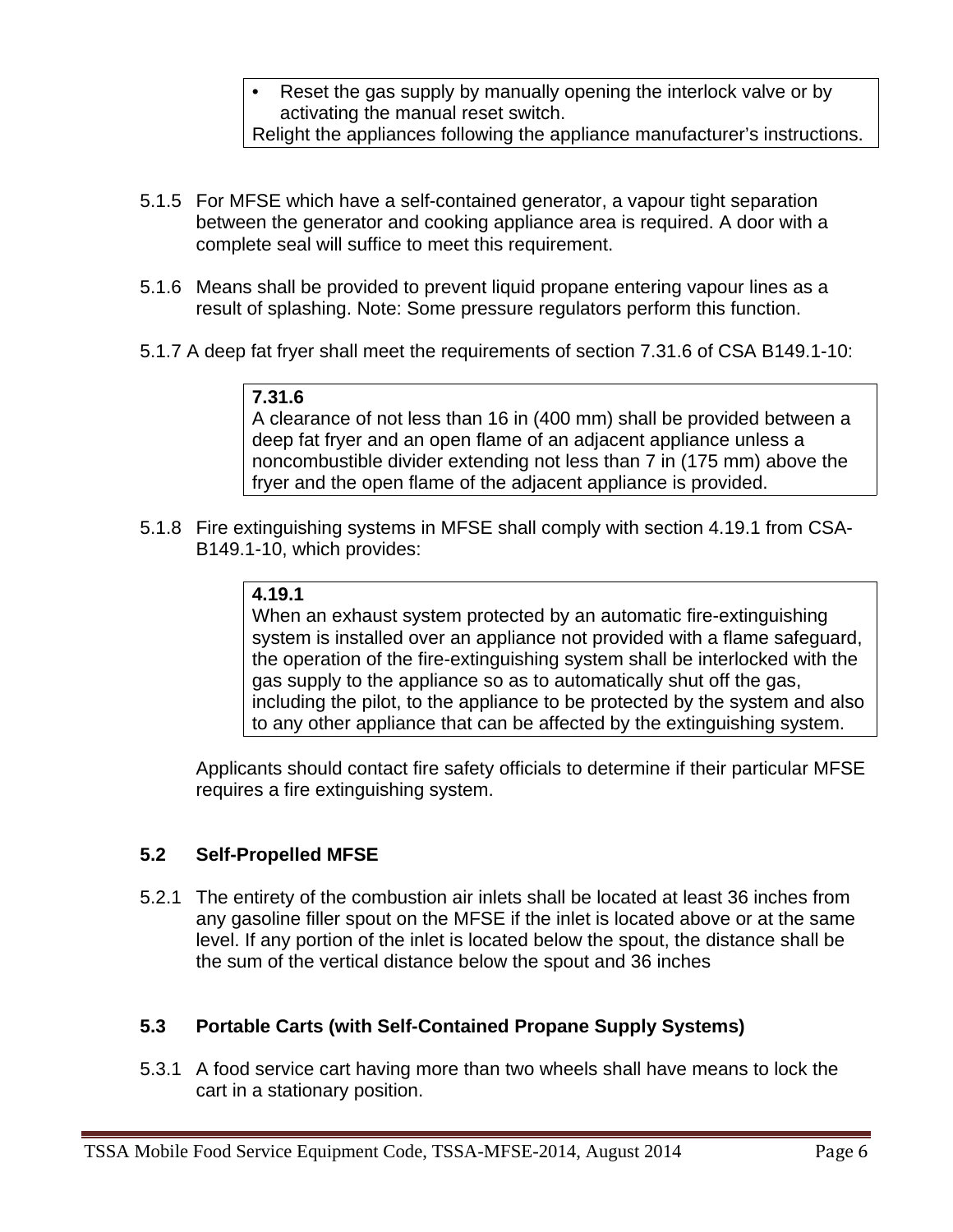- 5.3.2 Integral retention means shall be provided on a food service cart to limit the movement of the propane gas cylinder. With the cylinder installed per the manufacturer's instructions, lateral movement shall not exceed 1 in (25.4 mm) at the retention means, and the cylinder or any portion thereof shall not become dislodged from its retention means when a lateral force equal to the full weight of the cylinder is applied in any direction at the center of the vertical height of the cylinder. This test shall be conducted with the installed cylinder empty and full.
- 5.3.3 If the means is for attachment to the protective collar of the cylinder, it shall not interfere with the operation of the cylinder valve. Any movement shall not transmit strain to rigid tubing or pipe connections.
- 5.3.4 Retention means shall not depend on openings in either the cylinder's protective collar or foot ring unless the appliance manufacturer specifies the following information:
	- (a) the cylinder manufacturer(s) identity (symbol, trade name, etc.) as marked on the cylinder;
	- (b) the marked cylinder water capacity or LPG capacity (in pounds) as stated by the cylinder manufacturer(s); and
	- (c) cylinder(s) that are to be approved for use with the appliance shall be provided by the appliance manufacturer for test.
- 5.3.5 Mounting and retention means shall incorporate adequate adjustments to accommodate the size cylinder specified by the manufacturer.
- 5.3.6 A food service cart for connection to a self-contained LP-gas supply system shall be equipped with a pressure regulator. The regulator shall comply with the Standard for Pressure Regulating Valves for LP Gas, ANSI/UL 144, as a part of the self-contained LP-gas supply system.
- 5.3.7 The regulator shall be installed in such a location that it will not attain a temperature above 130°F (54.4°C).
- 5.3.8 The regulator shall incorporate a pressure relief valve or overpressure device.
- 5.3.9 A food service cart with input ratings exceeding 100,000 Btu/h shall be equipped with a two-stage regulator.
- 5.3.10 The inlet of the pressure regulator for connection to a self-contained propane system shall be fitted for attachment to one of the following:
	- a. a CGA No. 791 Cylinder Connection Device and complying with the Standard for Cylinder Connection Devices, ANSI Z21.81 • CSA 6.25 or the Standard for Adapters and Cylinder Connection Devices for Portable LP-Gas Cylinder Assemblies, UL 2061;
	- b. a CGA No. 810 Cylinder Connection Device and complying with the Standard for Cylinder Connection Devices, ANSI Z21.81 • CSA 6.25, or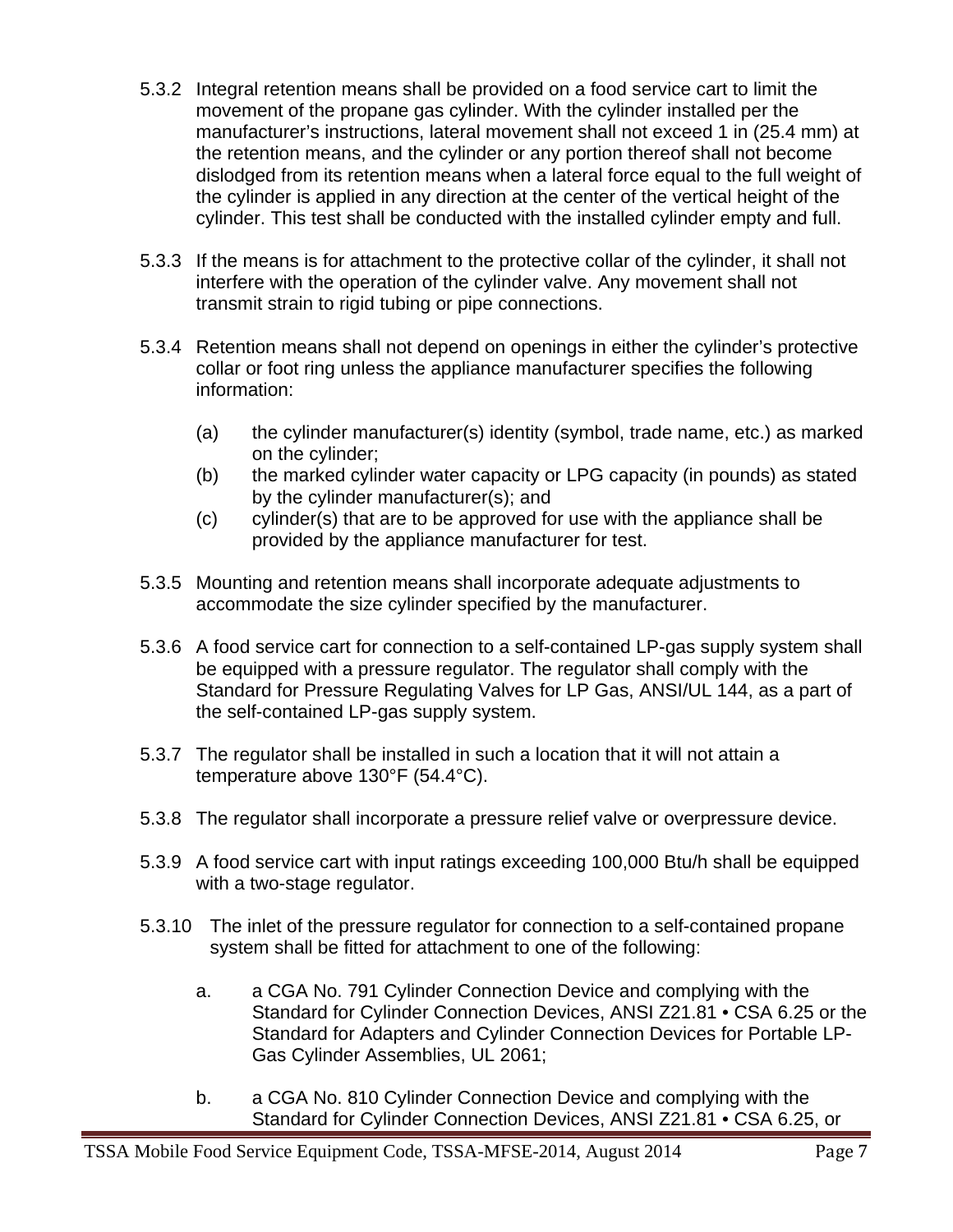the Standard for Adapters and Cylinder Connection Devices for Portable LP-Gas Cylinder Assemblies, UL 2061; or

- c. a CGA No. 600 Cylinder Connection Device complying with 1.6.8, and incorporating a filter on the inlet connection with minimum filtering of 80 micron size.
- 5.3.11 Except for a No. 600 Connection, connection devices shall:
	- a. not permit the flow of gas until a positive gas seal has been achieved;
	- b. have a thermal shut-off device complying with the Standard for Cylinder Connection Devices, ANSI Z21.81 • CSA 6.25, or the Standard for Adapters and Cylinder Connection Devices for Portable LP-Gas Cylinder Assemblies, UL 2061; and
	- c. have an excess flow device complying with the Standard for Cylinder Connection Devices, ANSI Z21.81 • CSA 6.25, or the Standard for Adapters and Cylinder Connection Devices for Portable LP-Gas Cylinder Assemblies, UL 2061.
- 5.3.12 For appliances with a manufacturer's rated input of 80,000 Btu/hr (23 448 W) and below (with a 5 percent plus or minus tolerance), Class I excess flow device shall be used. For appliances with a manufacturer's rated input higher than 80,000 Btu/hr (23 448 W) (with a 5 percent plus or minus tolerance), Class II device may be used.
- 5.3.13 The by-pass flow rate after the device activates will be no greater than 10 scf/hr (0.28 m3/hr).
- 5.3.14 A cylinder connection device shall have its primary seal attached to the cylinder portion of the device.
- 5.3.15 The appliance side portion of a cylinder connection device shall not be capable of attachment to the cylinder portion of a Compressed Gas Association No. 510 Connection.
- 5.3.16 On food service carts for connection to a self-contained gas supply, provision shall be made between the supply cylinder regulator outlet and the main gas burner valve, by means of a flexible connection for expansion, contraction, jarring and vibration. Aluminum tubing shall not be used for this purpose.
- 5.3.17 Flexible connections, including hose, shall be as short as practicable, suitable for the purpose and the temperature to which exposed.
- 5.3.18 A food service cart shall be provided with a gas hose assembly complying with the current Standard, Elastomeric Composite Hose and Couplings for Conducting Propane and Natural Gas, CAN/CGA-8.1 or with the current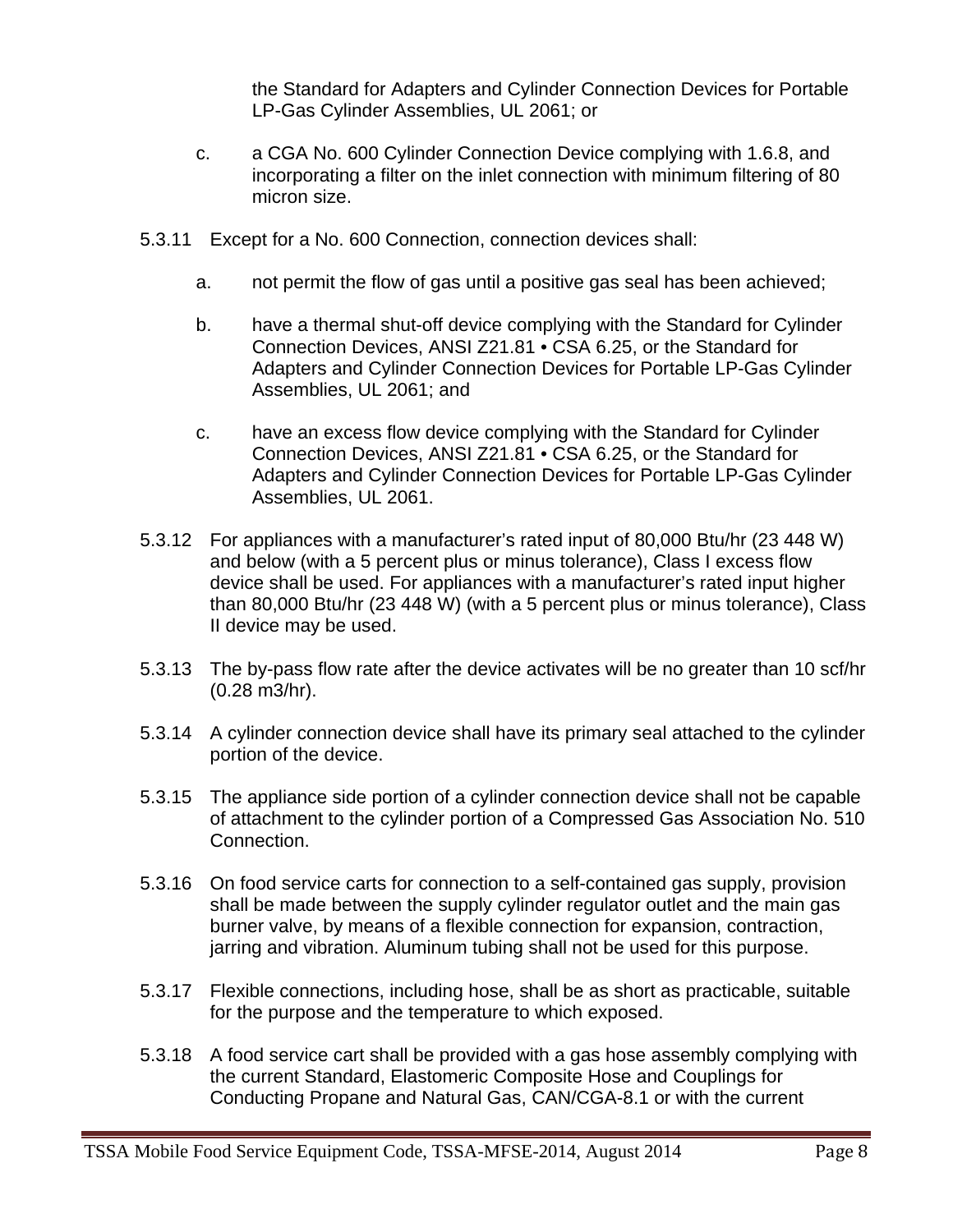Standard, Thermoplastic Hose and Hose Couplings for Conducting Propane and Natural Gas, CAN1-8.3.

- 5.3.19 Gas hose assemblies shall be of such length or otherwise restrained so that the regulator cannot drop to the ground when disconnected from the cylinder valve.
- 5.3.20 Provision shall be made so the hose cannot come into contact with surfaces whose temperatures are in excess of 140F (60C) when the gas appliances are in operation.
- 5.3.21 A cylinder valve's temperature shall not exceed 130°F (54.5°C).
- 5.3.22 The enclosure for the propane gas cylinder shall isolate the cylinder from the burner compartment to provide (1) shielding from radiation, (2) a flame barrier, and (3) protection from foreign material, such as hot drippings.
- 5.3.23 There shall be a minimum clearance of 2 in (50.8 mm) between the floor of the propane gas cylinder enclosure and the ground.
- 5.3.24 The design of a food service cart shall be such that (1) the propane gas cylinder can be connected, disconnected and the connections inspected and tested outside the cylinder enclosure; and (2) those connections which could be disturbed when installing the cylinder in the enclosure can be leak tested inside the enclosure.

#### **6. Valve Trains**

- 6.1 Mobile food service trailers and trucks shall be provided with a manual shut-off valve located downstream of the pressure regulator and upstream of all appliances, on the exterior of the vehicle in a readily accessible location adjacent to the gas supply.
- 6.2 Each appliance shall be provided with a manual isolation valve.
- 6.3 All components shall be certified to the appropriate standard.
- 6.4 Appliance supply connections
	- Appliances may be connected to the gas supply with black iron or steel piping, copper tubing, appliance connectors certified to CSA Standard 6.10 or Movable Appliance connectors certified to CSA Standard 6.16 according to the requirements of CSA B149.1-10

## **7. Fuel Supply for Self-Propelled, Trailer and Towed Cart Type MFSE (Containers, Cylinders, Tanks, Piping, Tubing)**

The requirements of sections 11.1 through 11.7 of the CSAB149.2-10 code shall apply with the exception of clause 11.6.17.

For MFSEs connections within the vehicle are permitted.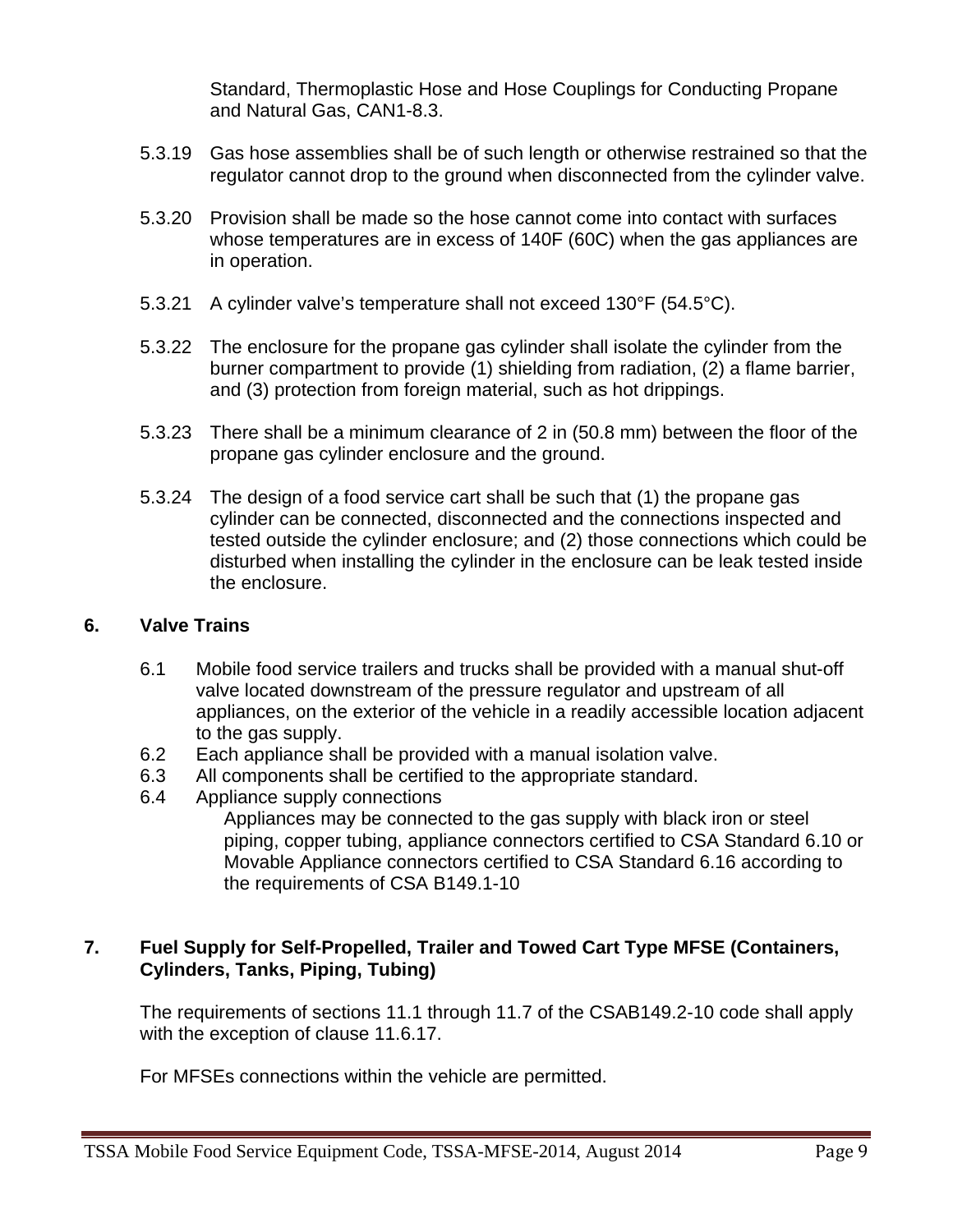## **8. Clearances to Combustible Construction**

If the individual appliance bears a recognized certification mark, the clearances to combustibles shall be verified. If the appliance does not bear a recognized mark, the temperature on adjacent combustible material shall be measured and shall not exceed:

- (a) 50°C (90°F) rise above ambient for any surface in contact or underneath the appliance; or
- (b) 65°C (117°F) rise for all other surfaces.

## **9. Danger Labels**

The following danger labels shall be affixed to all MFSE, be readily visible and located adjacent to the propane container with the following wording:

#### **DANGER**

- Cooking appliances shall not be used for space heating
- When the propane appliance is not in use or the vehicle is stored, shut off the supply of propane to the appliance (at the propane tank)

#### BEFORE TURNING ON PROPANE:

- Make certain all propane connections are tight, all appliance valves have been turned off and any unconnected outlets are capped
- If an open door is used for ventilation/combustion air, ensure the door is open before turning on propane

## AFTER TURNING ON THE PROPANE

- Light all pilots of appliances to be used
- Each connection, including those at appliances, regulators, and cylinders, shall be leak tested initially and periodically with soapy water by the operator. Never use a lighted match or other flame when checking for leaks
- Do not leave a system turned on or containers connected until the system has been proven to be leak (propane) tight
- When the containers are disconnected, the propane supply line shall be capped or plugged

 For all Self-Propelled MFSE, the following additional danger label shall be affixed at the vehicle's fuelling point and at the propane container with the following wording:

#### DANGER

• All pilot lights, appliances and their igniters shall be turned off during refueling of the motor fuel tanks and/or propane containers. Failure to comply can result in death or serious injury.

The word "DANGER" shall be a minimum of  $\frac{1}{4}$ -inch (6.4 mm) in height. All other words on the label shall be a minimum 1/8-inch (3.2 mm) in height.